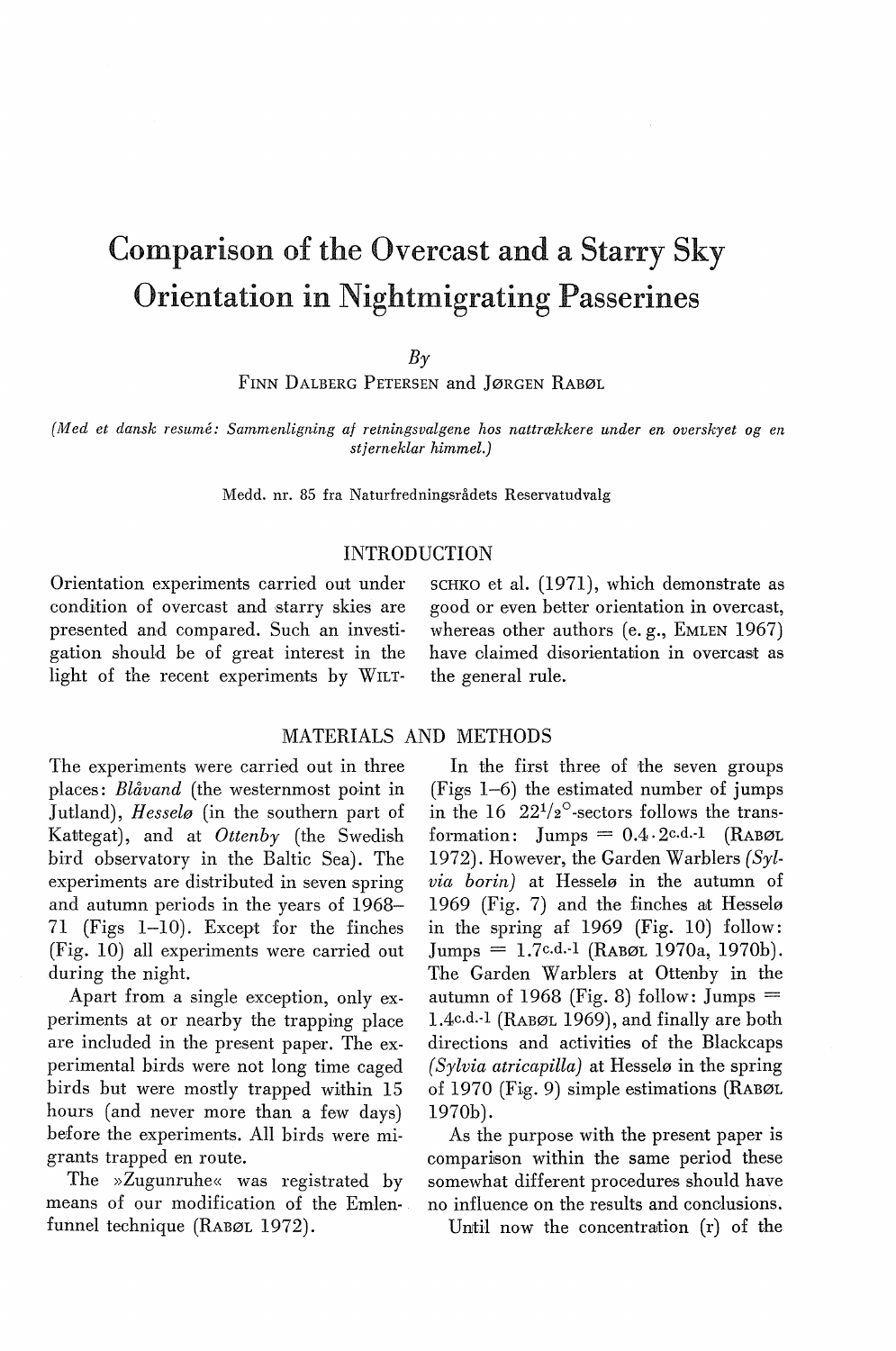*individual mean vector* was tested against a uniform distributed activity, and if p was greater than 0.05, no attention was paid to the direction (RABØL 1970a, 1970b, 1972), Such a procedure might be disadvantageous. Due to small activity too many »true« orientational responses are rejected. Furthermore, other investigators, e. g., WILTSCHKO et al. (1971) make use of all individual mean vector directions irrespective of the concentration.

At the figures (see Fig. 1) the individual mean vectors are grouped in four categories. The lower of these categories either contains less than or equal to 5 independent jumps  $(95 \frac{0}{0})$  of the cases) or the concentration (r) is lesser than 0.10 (5 $\frac{0}{0}$ ) of the cases).

Birds showing no activity at all or a disoriented activity  $(r = 0)$  are not included in the figures. Such hirds constitute a minor part of the experiments.

At the figures a *sample mean vector* is constructed on the basis of the individual mean directions. A hatched sample mean vector includes all directions, whereas a full-drawn vector omits the lower category of individual mean vectors (see above).

Crosses in connection with the indices at the figures mean  $p \leq 0.05$  for the sample mean vector concentration tested against a uniform circular distribution (Raleigh test, BATSCHELET 1965). Upper and lower crosses are related to the full-drawn and the hatched sample mean vectors respectively. A ratio is set nearby the indices at Figs 2 and 4. This ratio is the presumed amount of the experimental hirds which have arrived to Hesselø within 24 hours.

In general, we have focused on the individual mean vectors and activities, and the single night sample mean vectors, and *not*  on the all over sample mean vectors. Sometimes great directional shifts are observed from night to night producing a small all over sample. mean vector even though the concentration of the single night sample mean vectors might be high.

When comparing the concentration of the individual mean vectors and the activities in the overcast and starry sky groups a Mann-Whitney U-test (one tailed - SIEGEL 1956) was applied. Experiments showing less than 5 independent jumps were omitted in the concentration tests.

# RESULTS

The results are presented in Figs 1-10. We have not informed about the polar coordinates of the sample mean vectors, simply in order to reduce the text, and also because there is no need for such information in the present context.

1) Robin *(Erithacus rubecula),* Hesselø, spring 1971 (Figs 1-2).

Especially Fig. lB looks somewhat 180° bimodal distributed (NW-SE), and it seems like the concentration of the individual mean vectors is lesser in the »reverse« SEsector.

The concentration of the individual mean vectors under condition of an overcast (Fig. lA) and a starry sky (Fig. IB) are tested against each other. The concentration is higher in the case of a starry sky. The difference is highly significant ( $p =$ 0.0005).

The individual activities (number of jumps) is also higher in the starry sky group, but the difference is not statistically significant ( $p = 0.064$ ).

2) Garden Warbler *(Sylvia borin)* and Redstart *(Phoenicurus phoenicurus)*. Hesselø, spring 1969 (Figs 3-4).

The concentration in the individual mean vectors is higher in the starry sky group (Fig. 3) but the difference is just insignificant ( $p = 0.055$ ).

Contrary, the activity in overcast is a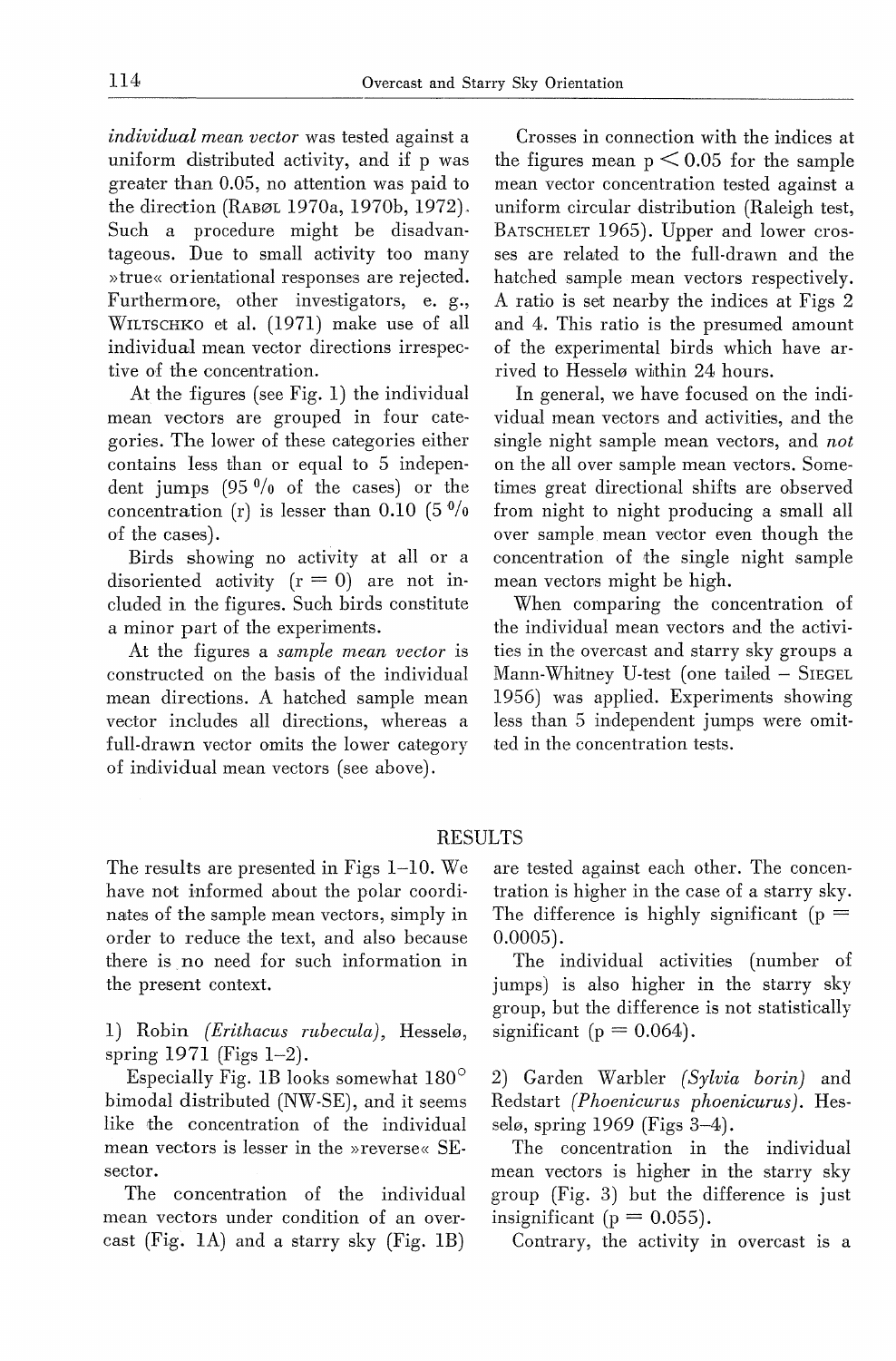Fig. 1. Robin *(Erithacus rubecula),* Hesselø, spring 1971. A and B show the oricntation under condition of an overcast and a starry sky, respectively. In this and the following figures, the overcast night(s) is indicated. A is the sum of Figs 2A and D, whereas B is the sum of Figs 2B, C, E, F, G and H. Each dot denotes the direction and concentration (r) of an individual mean vector. On the basis of the individual mean directions two sample mean vectors are constructed. The hatched sample mean vector includes all individual directions whereas the full-drawn sample mean vector omits the lower category of individual mean vectors ( $r < 0.10$ , or  $\leq 5$  jumps). The crosses in connection with B mean that both the hatched sample mean vector (lower cross) and the full-drawn sample mean vector (upper cross) are statistically significantly different from a uniform circular distribution at the 0.05 level. The experimental time was  $\frac{3}{4}$ -1 hour.

*Fig. 1. Rødhals, Hesselø, forår 1971. A og B viser retningsvalgene, når det er henholdsvis overskyet (den prikkede cirkel) og stjerneklart. A er summen af Fig. 2A og D, B summen af Fig. 2B,*  C, *E, F, G og H. Hver prik viser retningen og koncentrationen af en forsøgsfugls opspring. På basis af disse enkeltretninger er der konstrueret 2 slags gennemsnitsvektorer, hvoraf den stiplede vektor inkluderer alle enkeltretningerne, medens den fuldt optrukne vektor udelader den mere problematiske del af enkeltretningerne (de små pletter).* 

Fig. 2. Robin *(Erithacus rubecula),* Hesselø, spring 1971.

| $_{\rm Index}$ | Date  | Number | Cloudiness |
|----------------|-------|--------|------------|
| А              | 9.4.  | 13     | 8          |
| B              | 13.4. | 11     | 0          |
| C              | 15.4. | 15     | 0          |
| D              | 19.4. | 6      | 8          |
| E              | 20.4. | 14     | 0          |
| $\mathbf{F}$   | 21.4. |        | 0          |
| G              | 22.4. | 8      | O          |
| Ħ              | 23.4. | 14     |            |

Included in the »Numher« are also hirds showing no or a disoriented activity. The ratio in connection with the index shows the presumed ratio of cxperimental hirds which had arrived to Hesselø within 24 hours of the experiments.

*Fig. 2. Rødhals, Hesselø, forår 1971. De 8 forsøgsdage i april 1971 (se ovenstående tabel).* 

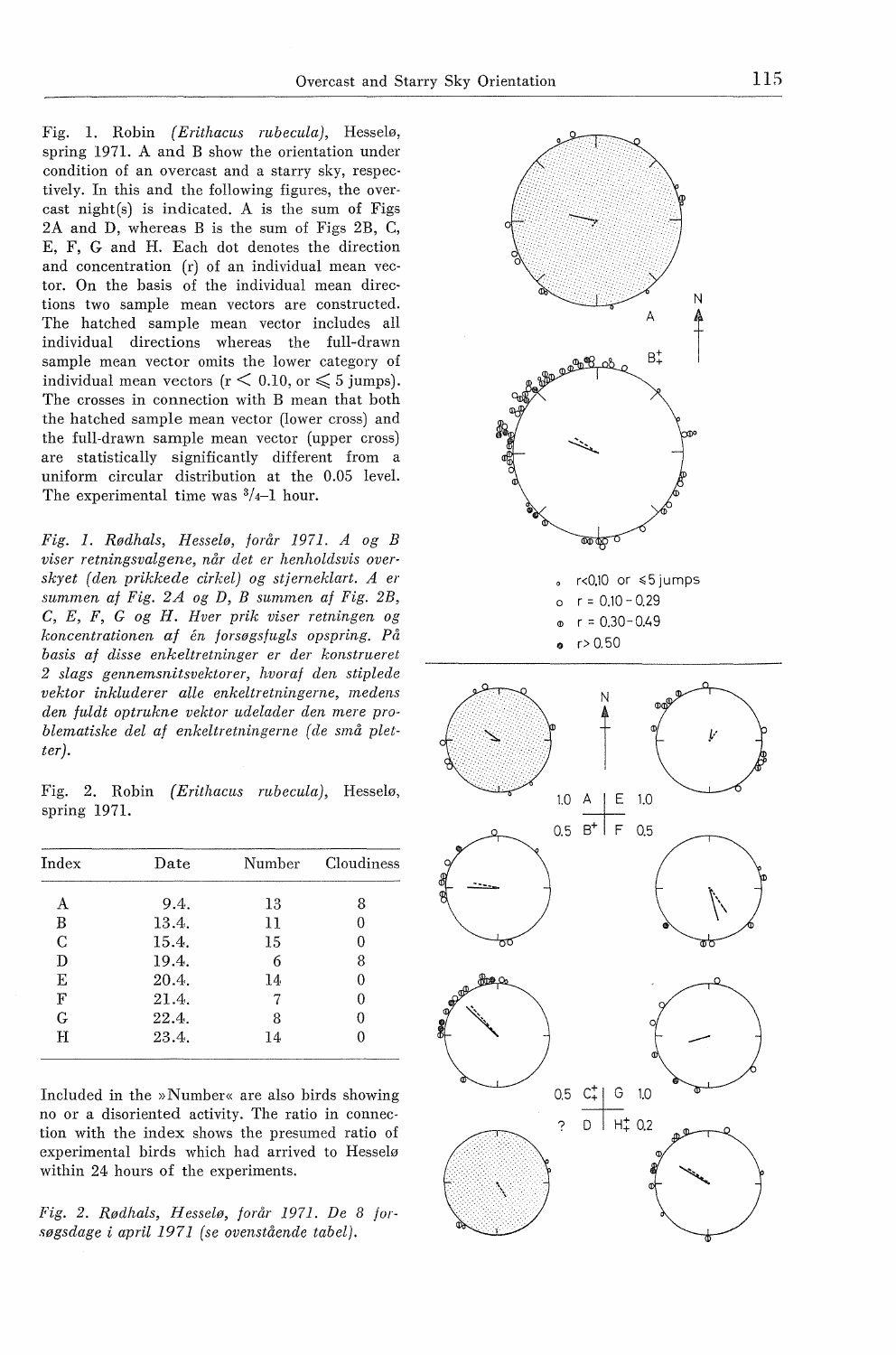

Fig. 3. Garden Warbler *(Sylvia borin)* and Redstart *(Phoenicurus phoenicurus),* Hesselø, spring 1969. A and B show the orientation on overcast and starry nights, respectively. A is the sum of Figs 4A, B and C, whereas B is the sum of Figs 4D and E. The experimental time is  $2-2^{1/2}$  hours.

*Fig. 3. Havesanger og Rødstjert, Hesselø, forår 1969. A og B viser retningsvalgene i overskyet og stjernklart. A er summen af Fig. 4A, B og C, B er summen af Fig. 4D og E.* 

little higher, but the difference is not significant ( $p = 0.40$ ).

The starry sky experiments are presented  $-$  in a slightly different way  $-$  in RABØL (1970b).

3) Lesser Whitethroat *(Sylvia curruca),* Ottenby, autumn 1968 (Figs 5-6).

The concentration in the individual mean vectors is a little higher in the starry sky group, but the difference is not significant ( $p = 0.30$ ).



Fig. 4. Garden Warbler *(Sylvia borin)* and Redstart *(Phoenicurus phoenicurus),* Hesselø, spring 1969.

| Index | Date  | Number | Cloudiness  |
|-------|-------|--------|-------------|
| А     | 17.5. | 15     | 8           |
| в     | 18.5. | 12     | 8           |
| C     | 19.5. | 12     | 8           |
| D     | 20.5. | 12     | $0 - 1$     |
| F.    | 21.5. | 15     | $8 - 4 - 3$ |

*Fig. 4. Havesanger og Rødstjert, Hesselø, forår 1969. De 5 forsøgsdage i maj 1969 (se ovenstående tabel).* 

However, the activiity is much higher in the starry group ( $p \leq 0.00003$ ).

Fig. 5A is presented in another way in RABØL (1969).

4) Garden Warbler, Hesselø, autumn 1969 (Fig. 7).

The concentration is a little lesser ( $p =$ 0.234) and the activity a little higher ( $p =$ 0.521 on the single overcast night compared with the four starry nights.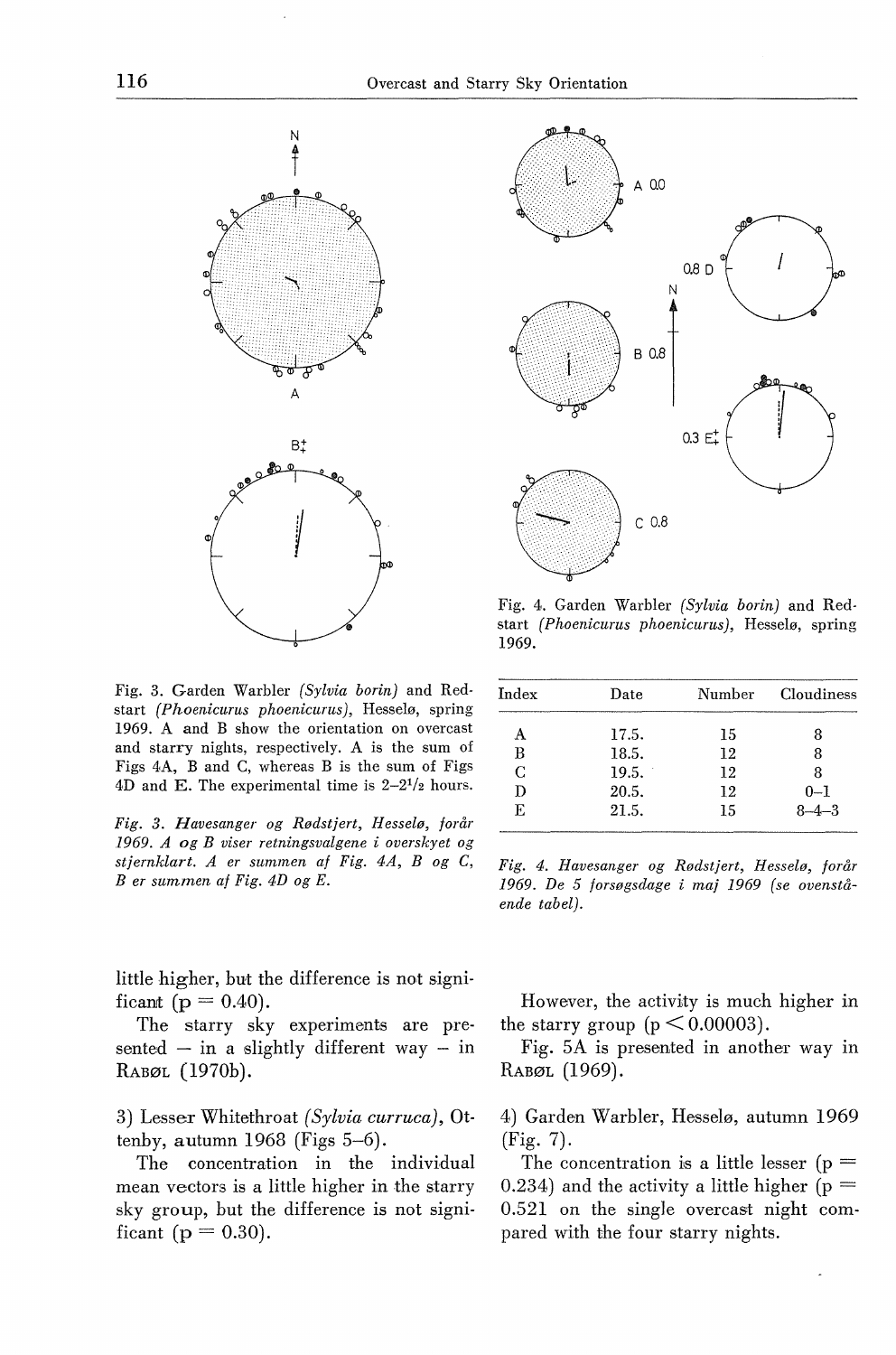

Fig. 5. Lesser Whitethroat *(Sylvia curruca),* Ottenby, autumn 1968. A and B show the orientation on starry and overcast nights, respectively. A is the sum of Figs 6A, C, D, E, and F, whereas B is the sum of Figs 6B and G. The experimental time was  $2^{1/2-3}$  hours.

*Fig. 5. Gærdesanger, Ottenby, efterår 1968. A og B viser retningsvalgene, når det er henholdsvis stjerneklart og overskyet. A er summen af Fig. 6A, C, D, E og F, B er summen af Fig. 6B og G.* 

Making use of population mean vectors the same material is presented by RABØL and PETERSEN (1971).

5) Garden Warbler, Ottenby, autumn 1968 (Fig. 8).

The birds were trapped at Blåvand and displaced to Ottenby 26. 8. (RABØL 1969).

The concentration is higher (p just above 0.05) and the activity much higher  $(p = 0.0007)$  in the starry sky group.

6) Blackcap *(Sylvia atricapilla),* Hesselø, spring 1970 (Fig. 9).

13 out of 16 hirds were oriented in the starry group, whereas only 7 out of 13



Fig. 6. Lesser Whitethroat *(Sylvia curruca),* Ot· tenby, autumn 1968.

| Index | Date  | Number | $\rm Cloudiness$ |
|-------|-------|--------|------------------|
| А     | 20.8. | 5      | $0 - 1$          |
| в     | 21.8. |        | $(7)-8$          |
| C     | 22.8. | 5      | O                |
| D     | 23.8. | 5      | 0                |
| E     | 24.8. | 4      | 0                |
| F     | 25.8. | 6      |                  |
| G     | 30.8. | 13     | 7–8              |

*Fig. 6. Gærdesanger, Ottenby, efterår 1968. De 7 forsøgsdage* i *august 1968 (se ovenstående tabel).* 

were oriented in the overcast group. The difference is, however, not statistically significant  $(0.10 < p < 0.15, x^2$ -test).

The individual activities were classified  $(ranked)$  in six groups: 0, 1, 2, 3, 4, and 5. The arithmetic means for the overcast and starry sky groups were 3.4 and 3.3,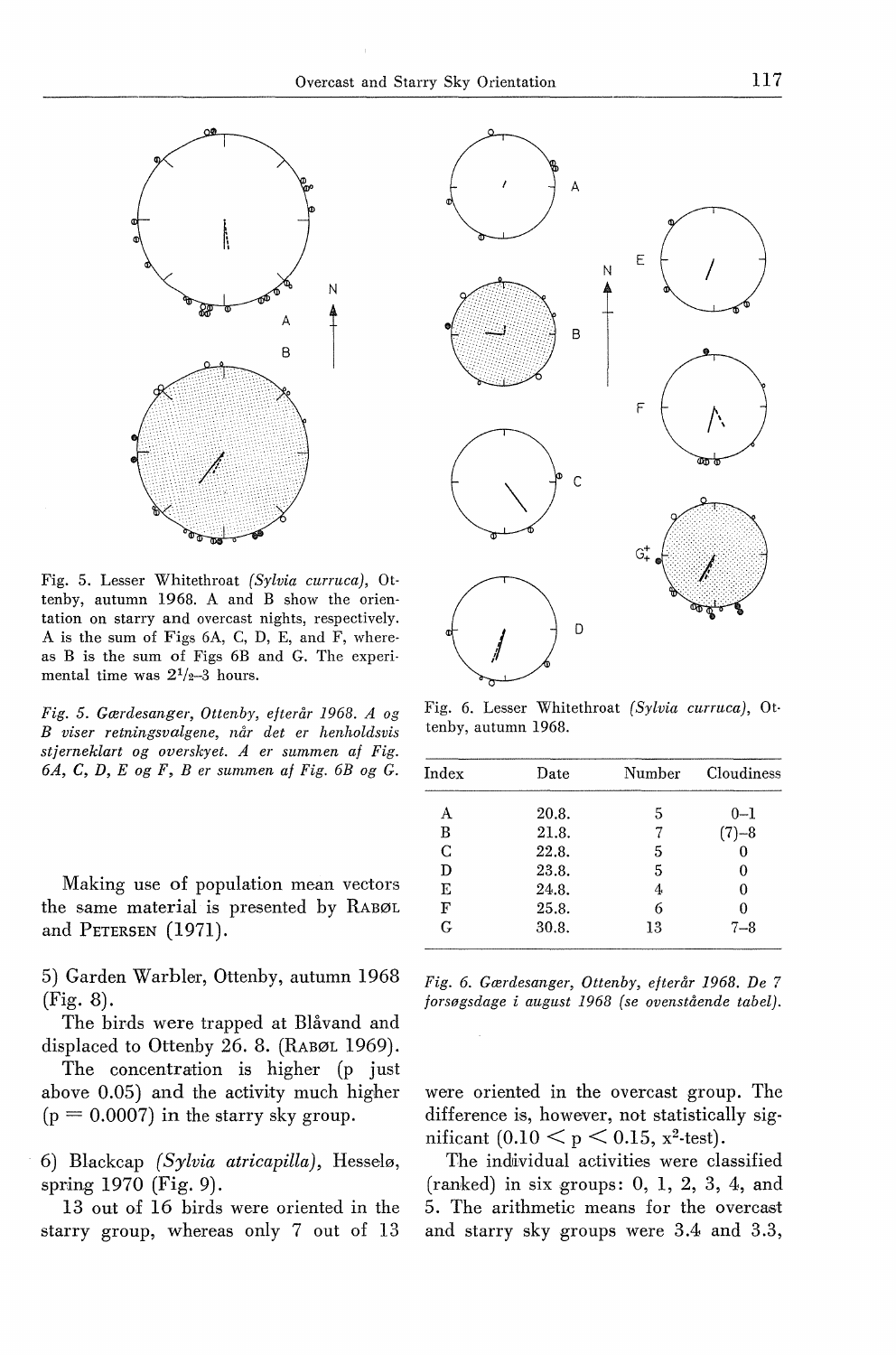

Fig. 7. Garden Warbler *(Sylvia borin),* Hesselø, autumn 1969.

| $_{\rm Index}$ | Date |    | Number Cloudiness |
|----------------|------|----|-------------------|
|                | 4.9. |    |                   |
| В              | 5.9. |    | 2                 |
| C              | 6.9. | 12 |                   |
| D              | 7.9. | 10 |                   |
| Е              | 9.9. |    |                   |
|                |      |    |                   |

The experimental time was  $1^{1/4}$  hours.

*Fig.* 7. *Havesanger, Hesselø, efterår 1969. Se ovenstående tabel.* 

respectively, thus indicating no differences between the groups. (Of course, these arithmetic mean calculations are nonsense in a strictly mathematical sense.) The material is also presented in TØNDER and RABØL (1972).

7) Chaffinch *( Fringilla coelebs)* and Brambling *(Fringilla montifringilla),* Hesselø, spring 1969 (Fig. 10).

A total of 242 experiments with finches were carried out at Hesselø in the period of April 12 - May 5, 1969. More than 200



Fig. 8. Garden Warbler *(Sylvia borin),* Ottenby, autunm 1968.

| $_{\rm Index}$ | Date  | Number | Cloudiness |
|----------------|-------|--------|------------|
|                | 26.8. | 8      |            |
| A              | 29.8. | 9      | 0          |
|                | 27.8. | 9      | 8          |
| В              | 28.8. | 2      | 8          |

The experimental time was  $2^{1/2}$  hours.

*Fig. 8. Havesanger, Ottenby, efterår 1968. Forsøg under en stjerneklar (A) og en overskyet himmel (B). Se ovenstående tabel.* 

experiments were diurnal and most of these were carried out in the morning hours.

For both species an »anti-sun-taxis« was obvious, i. e., the activity was often concentrated on the sunny spot at the innerside of the funnel. Of course, such an activity has nothing to do with the »true« migratory activity but should be considered as a direoted escape reaction. Both with and without  $(Fig. 10)$  the sun at the sky, an  $\gg$ SW« (esp. the Brambling) and a weaker »SE« (esp. the Chaffinch) tendency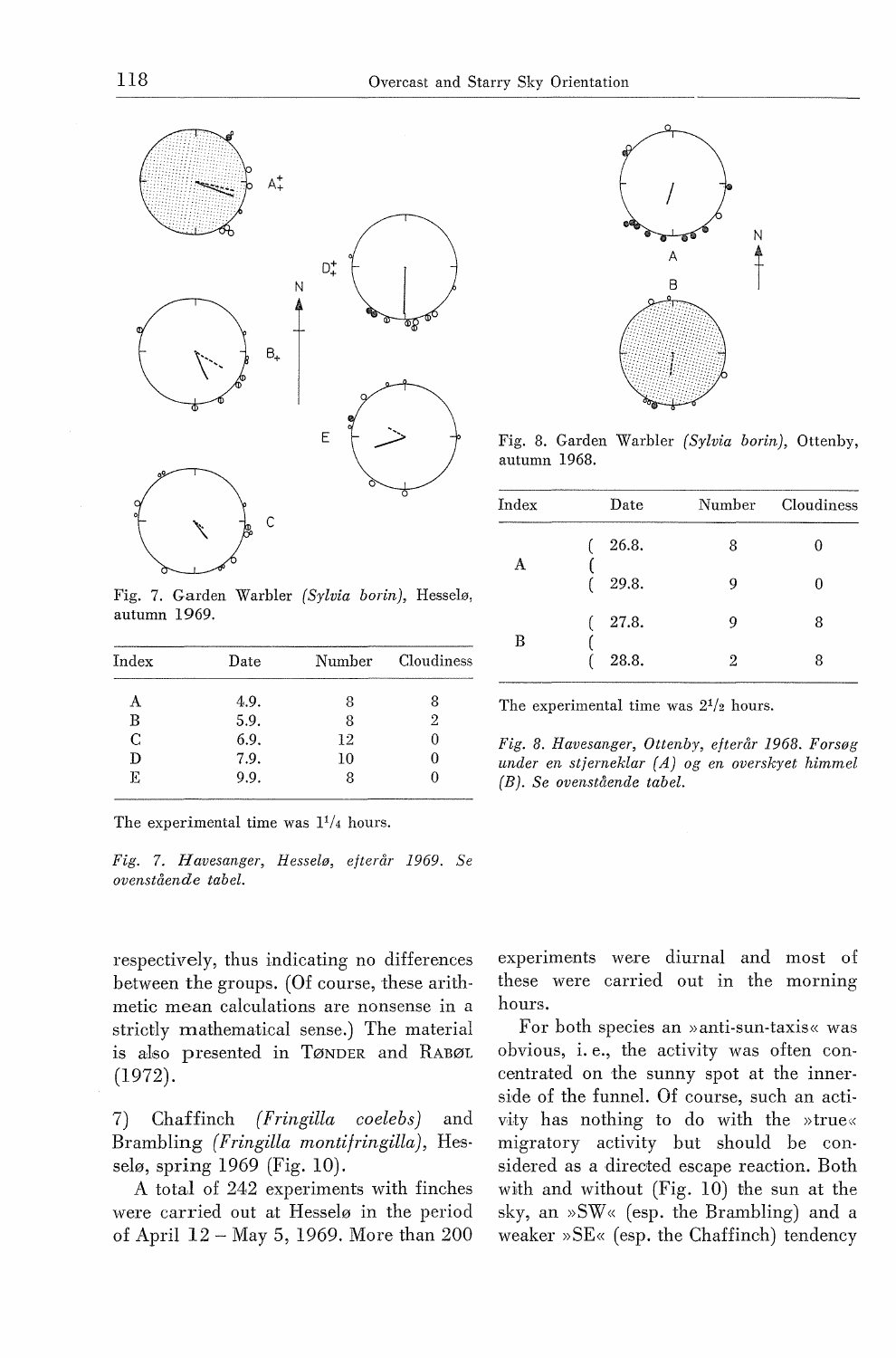

Fig. 9. Blackcap *(Sylvia atricapilla),* Hesselø, spring 1970.

| Index | Date  | Number | Cloudiness |
|-------|-------|--------|------------|
| A     | 29.5. | 9      | $0 - 7$    |
|       | 31.5. | 7      | 6          |
|       | 25.5. | 6      | 8          |
| B     | 30.5. |        | 8          |



Fig. 10. Chaffinch *(Fringilla coelebs)* and Brambling *(Fringilla montifringilla),* Hesselø, spring 1969. Experiments in the morning hours under condition of an overcast sky. The concentration of the sample mean vector is 0.219 and p is just above the 0.05 level. The experimental time was  $\frac{3}{4}$  hour.



The experimental time was  $1^{1/4}$  hours.

The individual directions are estimated. Black and white dots denote high and low concentration, respectively. Crosses mean a bimodal distribution. Each of the directions in a bimodal distribution is weighed to  $\frac{1}{2}$  in the sample mean vector calculation.

*Fig. 9. Munk, Hesselø, forår 1970. A og B viser retningsvalgene* i *henholdsvis stjerneklart og overskyet (se ovenstående tabel).* 

were also often present. A clear N-NE »standard direction tendency« was not observed.

8) In summary:

The *sample mean vectors* in the corresponding overcast and starry sky groups are normally directed close to each other. For the whole material the concentration of the single night sample mean vectors is a

little higher in the starry sky group (the arithmetic means for the concentration in the starry and overcast sky groups are 0.54 and 0.47, respectively), but the difference is not statistically significant ( $p = 0.11$ , Mann-Whitney).

Concerning the concentration of the *individual mean vectors* in the overcast and starry sky group: If the number of experiments in the three concentration intervals:  $0.10 - 0.29$ ,  $0.30 - 0.49$ , and  $> 0.50$  are summed up for the Figs 2, 4, 6 and 7, these are 25, 16, and 7 in the overcast group, and 33, 61, and 17 in the starry sky group. The concentration is thus higher in the starry sky group, and the difference is statistically significant  $(0.01 > p >$  $0.001$ ,  $x^2$ -test).

Concerning the *individual activities* these are normally higher in the starry sky group.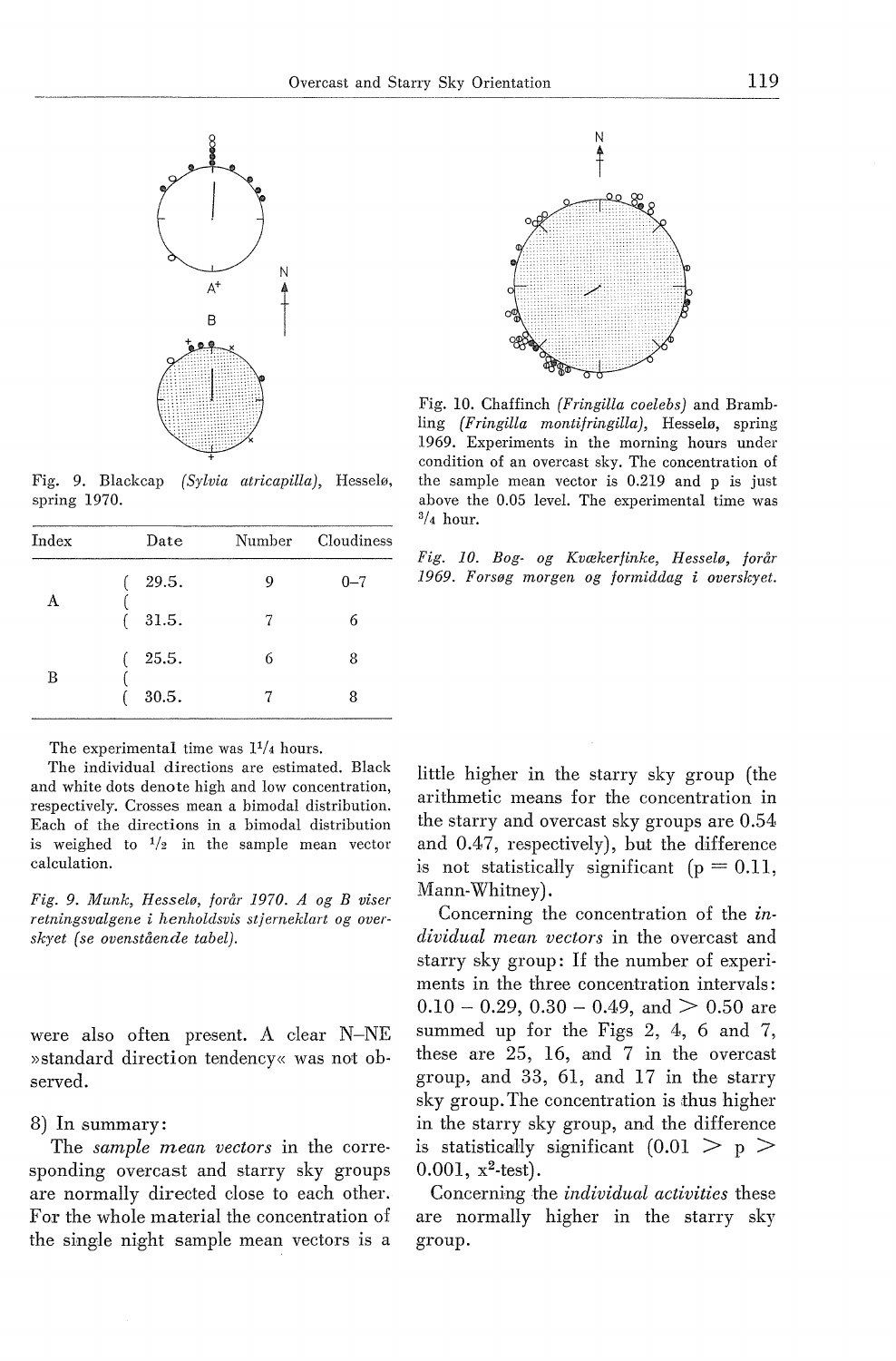#### **DISCUSSION**

Our experiments clearly suggest that the hirds are æble to take up a compass direction ( and/or navigate?) under condition of an overcast sky.

Concerning the individual mean vectors and activities our experiments agree well with the results of WILTSCHKO et al. (1971). The concentration of the sample mean vector of WILTSCHKO et al. (1971) was, however, higher under condition of an overcast sky.

On nights following a great immigration to the trapping area the sample mean vector often seems to he either reversed, or the concentration is very small (Fig. 2E, Fig. 4B, C and D, and Fig. 6A). Perhaps such hirds either had overshot their »goal area« (RABØL 1970a, 1972) or are »within« their »goal area«, thus producing random or »reverse« orientation. Certainly, the evidence for this view is not very convincing, and should be looked for in future investigations.

Very often the orientation under condition of a starry sky are not in good accordance with the concept of »standard direction« (or the »reverse« direction), e.g., Fig. lB (where the »standard direction« should he N-NE). The same seems to hold true for some of the overcast experiments mentioned in this paper, e.g., Fig. 7A and Fig. 6G. The »standard directions« in these two cases should be »S« and »SSE«, respectively.

## SUMMARY

The migratory restlessnes of nightmigrants were recorded in Emlen-funnels, and the mean vectors from starry and overcast night experiments were compared.

The sample mean vectors in the two groups were normally directed dose to each other, whereas the concentration of the sample mean vectors under condition of an overcast sky was normally lesser than in the case of a starry sky.

Both the concentration in the individual mean vectors and the individual activities was normally higher in the starry sky group.

Apart from the concentration of the sample mean vectors, our results thus agreed well with the results of WILTSCHKO et al. (1971).

## DANSK RESUME

#### *Sammenligning af retningsvalgene hos nattrækkere under en overskyet og en stjerneklar himmel.*

Det har ofte været diskuteret, om trækfugle kan orientere sig, når himlen er overskyet. At orientere sig vil her nærmest sige at præstere et klart retningsvalg (der så yderligere helst skal være i overensstemmelse med ens forudfattede meninger om, hvad fuglen bør gøre - hvilket (igen) er ensbetydende med en reaktion i normaltrækretningen).

Når nogle mener, at fuglene ikke kan orientere sig, når det var overskyet, skyldes det bl. a.:

1) I både udendørs og planetarie-forsøg med »Kramerbure« og »Emlen-tragte« (f.eks. SAUER og EMLEN) viser forsøgsfuglene helt generelt god orientering med stjerner på himlen og manglende orientering uden stjerner på himlen. Den samme tendens er åbenbar i løsladelses-forsøg med ænder og brevduer (bl. a. MATTHEWS og WALLRAFF). Når der er sol eller stjerner på himlen, forsvinder alle fuglene stort set i samme retning. Når det er overskyet, forsvinder fuglene derimod tilfældigt i alle retninger.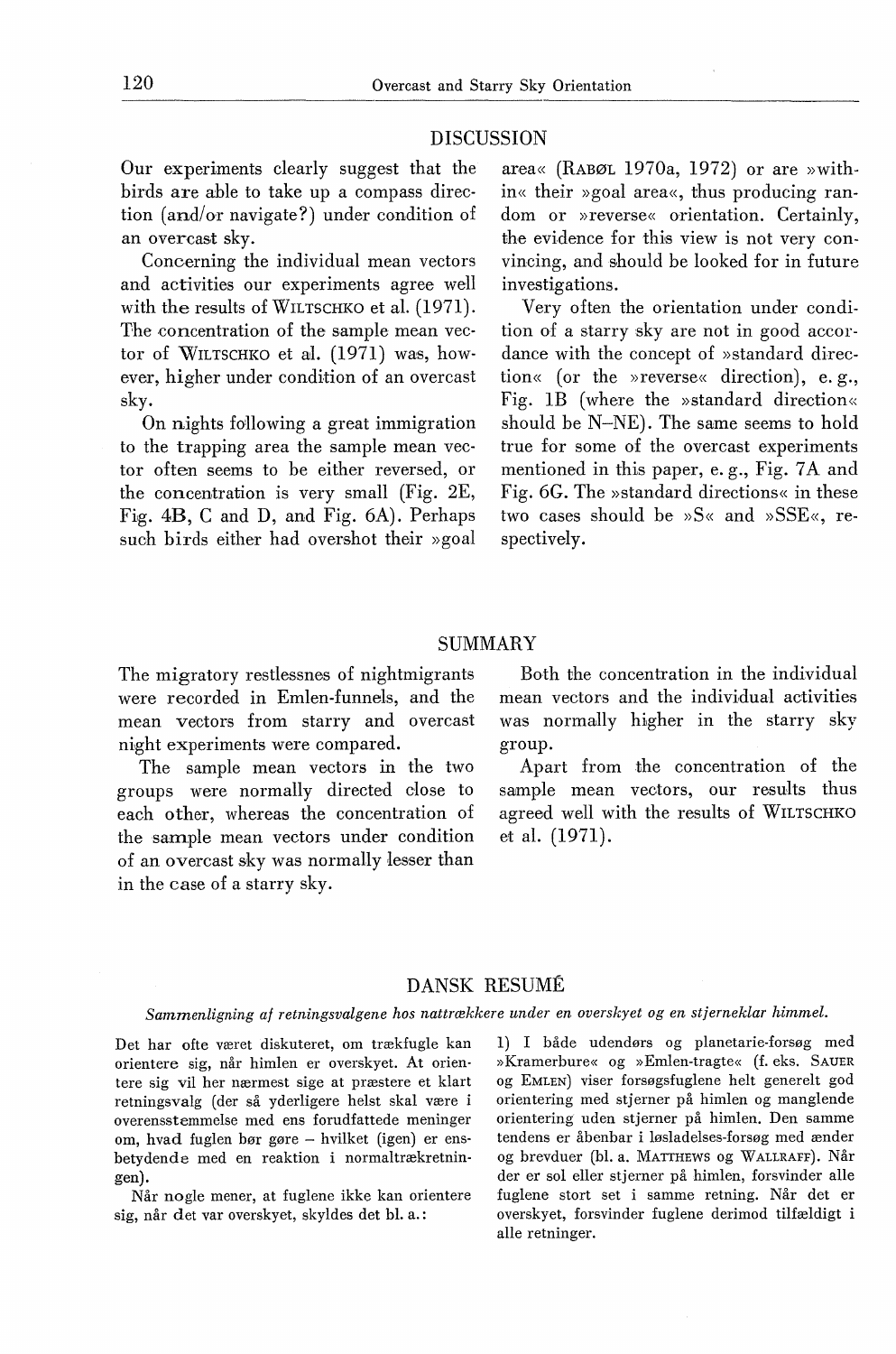2) Fra 1950 og i årene derefter fremkom en masse forsøg og observationer, der klart viste, at fuglene kunne orientere sig efter solen og stjernerne. Det var man selvfølgelig meget glad for at have fundet ud af. Det forklarede en hel masse, man ikke tidligere havde kunnet forstå. I denne, man fristes til at sige, »himmel-legemernes jubel-fase« var der ligesom ikke plads til at tro på tilstedeværelsen af andre kilder for orienteringen - såsom f. eks. jordmagnetismen. Og derfor troede man heller ikke på, at fuglene kunne orientere sig, når det var overskyet.

3) Kloge folk havde regnet ud, at fuglenes sanseorganer ikke var nær nok følsomme til at kunne opfatte jordmagnetiske påvirkninger. Sådanne udregninger er imidlertid altid farlige. Man skal meget hellere undersøge, om fuglene rent faktisk reagerer på de magnetiske påvirkninger.

Ovenstående formeninger og forsøg taler således mod eksistensen af en orienterings-mekanisme, der træder i funktion, når det er overskyet.

Der er imidlertid også en del observationer og forsøg, der viser klar orientering under en overskyet himmel :

1) Feltobservationer af trækkende fugle. Her vil trækket ofte forløbe meget ensidigt i en bestemt retning - selv efter flere dage med helt overskyet himmel. Dette gælder også for indlands-observationer af fugletræk.

2) Ænder og brevduer løsladt i overskyet vejr finder normalt hjem til andedammen eller dueslaget med lige så stor eller næsten lige så stor fart som deres frænder løsladt under en sol- eller stjernehimmel. Nyere løsladelses-forsøg med brevduer (KEETON) viser også, at bortflyvnings-retningerne i overskyet ofte er ret entydige og peger i den »rigtige« retning.

3) Allerede først i 1960-erne begyndte tyskerne MERKEL og FROMME at berette om klar orientering af bl. a. Rødhals i indendørs forsøg - og den retning fuglene orienterede sig i var stort set identisk med årstidens normal-trækretning. De mente og sandsynliggjorde også, at deres fugle orienterede sig efter jordmagnetismen. Både PERDECK og W ALLRAFF eftergjorde deres forsøg, men kunne *ikke* finde nogen indendørs orientering uden tilstedeværelse af sol eller stjerner.

Ingen troede rigtigt på MERKEL og co. Man rystede sågar en del på hovedet af dem.

Fra 1968 og frem til i dag har MERKEL og især hans medarbejder, WILTSCHKO, dog »produceret« så mange beviser på magnetisk orientering, at man ikke rigtigt kan benægte eksistensen af det længere. Det gør de fleste da så heller ikke. WILTSCHKO kunne bl.a. vise, at hvis han (kunstigt) flyttede retningen af den horisontale komponent i jordens magnetfelt et vist antal grader, så flyttede fuglenes retningsvalg et tilsvarende antal grader med. Han kunne også vise, at hældningen (inklinationen) af de magnetiske felt-linier var essentielle for fuglenes retningsvalg.

I en nylig publiceret artikel kunne WrLTSCHKO et al. (1971) fremlægge forsøgsresultater, der viste, at Rødhalse var lige så godt - i nogle henseender endda bedre - orienterede under en overskyet sammenlignet med en stjerneklar himmel. De kunne også vise, at orienteringen i deres udendørs forsøg under en overskyet himmel fandt sted gennem påvirkning af jordmagnetismen.

Umiddelbart stemte disse resultater ikke ret godt overens med *vore* - ret løse formeninger om retningsvalgene i vore orienteringsforsøg under overskyet og stjerneklar himmel. Vi havde dog aldrig undersøgt spørgsmålet til bunds. Det har vi gjort nu, og resultaterne af vore beregninger er vist på Figs. 1-10.

Den konklusion, vi hermed når frem til, ligger nærmest et sted mellem vor oprindelige formening og WILTSCHKO et al.'s resultater: 1) Fuglene er gennemgående ganske godt orienterede under en overskyet himmel, og 2) de natlige gennemsnitretninger er stort set ens i overskyet og stjerneklar, men 3) koncentrationen af de enkelte fugles aktiviteter og koncentrationen af den enkelte nats gennemsnit-vektor er normalt noget større på de stjerneklare nætter.

Med disse forsøg har vi altså bidraget med ny evidens for, at trækfugle kan orientere sig under en overskyet himmel. Vi har derimod ikke vist noget om, hvad de orienterer sig efter. Med de omtalte forsøg af WILTSCHKO og andre in mente er det dog nærliggende at tro, at vore »overskyede« fugle har orienteret sig efter jordmagnetismen.

#### REFERENCES

BATSCHELET, E., 1965: Statistical methods for the analysis of problems in animal orientation and certain biological rhythms. - Washington, D. C., A. I. B. S. Monograph.

EMLEN, S. T., 1967: Migratory orientation in the

Indigo Bunting, *Passerina cyanea.* Part I: Evidence for the use of celestial cues. - Auk. 84: 309-342.

RABØL, J., 1969: Orientation of autumn migrating Garden Warblers *(Sylvia borin)* after displace